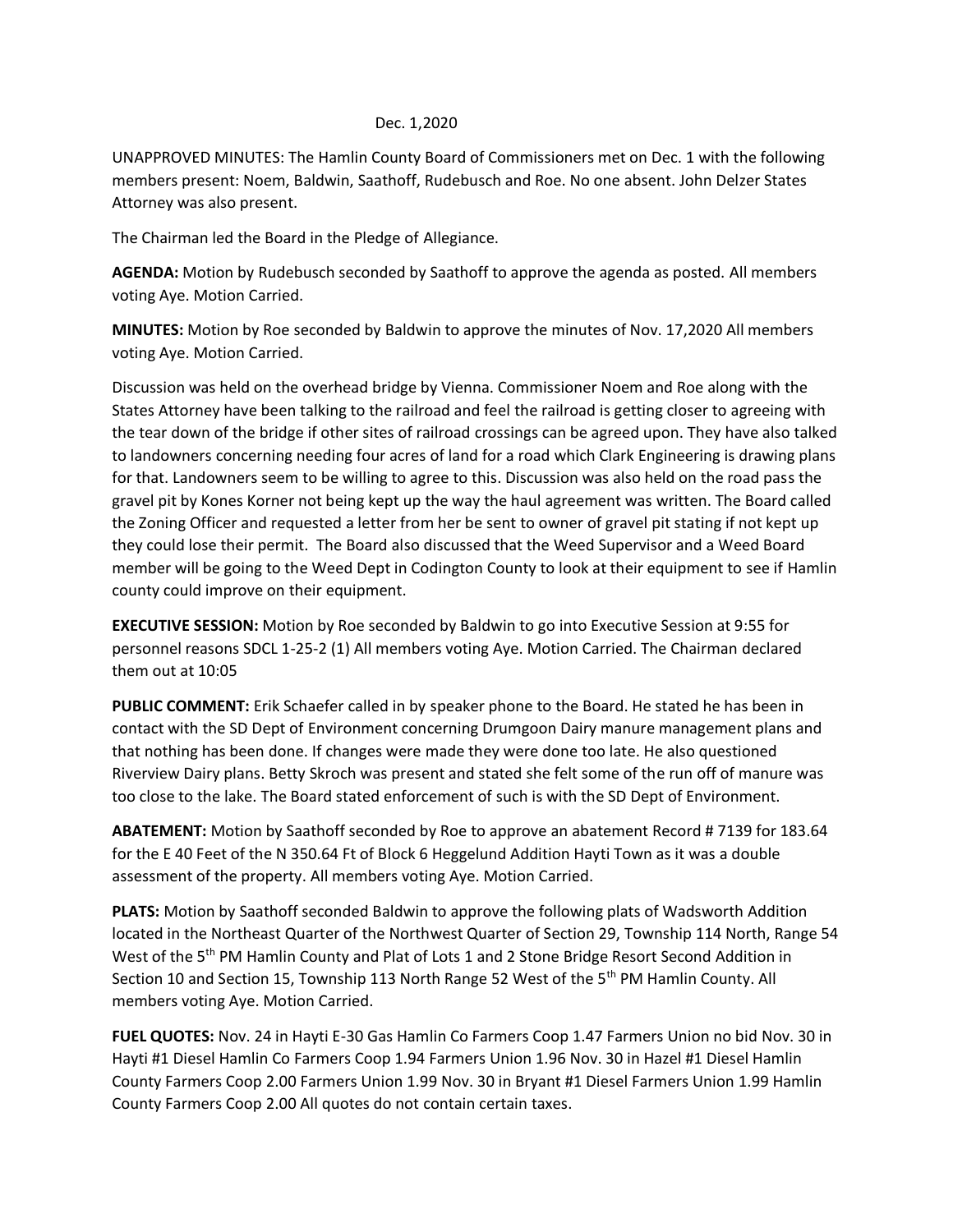**CLAIMS PAID: COMMISSIONERS:** Jay Baldwin mileage 10.92 Farm & Home Publishers plat books 330.00 Hamlin County Publishing 344.40 Leland Roe mileage 16.80 Douglas Noem mileage 50.40 Codington County Register of Deeds copy of deed 11.00 Randall Rudebusch mileage 28.56 Larry Saathoff mileage 23.52 Total Gross salaries for complete dept 4975.00 benefits 1226.21 Total Commissioners expense 7016.81

**ELECTIONS:** Election Systems coding 1673.50 McLeods Printing supp 46.03 Mary Ann Rector Recount Board 51.15 David Schaefer Recount Board 51.15 Wilkinson & Schumacher recount board 475.00 supp 47.50 mileage 78.00 Total Election expense 2422.33

**COURT:** SD Partners masks for court 60.00

**AUDITOR:** McLeods Printing supp 48.85 Office Peeps supp 21.09 PMB state access 15.16 Wal Mart supp 14.97 Total gross salaries for complete dept 4649.23 benefits 355.67 Total Auditors expense 5104.97

**TREASURER:** McLeods Printing supp 48.85 PMB state access 15.13 Total gross salaries for complete dept 8000.69 benefits 2509.29 Total Treasurers expense 10,573.96

**POSTAGE COPIES:** Office Peeps Copy Machine contract 44.10

**STATES ATTORNEY:** Delzer Law Secretary 750.00 Total gross salaries for complete dept 5150.20 benefits 1524.31 Total States Attorney expense 7424.51

**COURTHOUSE MAINT:** Culligan water 135.25 State Flag outside flags 65.33 Hamlin Co Coop supp 145.00 Hayti Town water & sewer 41.50 Northwestern Energy heat 266.39 Runnings supp 101.97 Trane furance repairs 164.00 Trugreen supp 36.00 Total gross salaries for complete dept 2949.30 benefits 1350.54 Total Courthouse Maint expense 5255.28

**DIRECTOR OF EQUALIZATION:** SDAAO dues 150.00 Office Peeps supp 327.15 Palos Garage repairs 511.73 Visa supp 74.54 Total gross salaries for complete dept 7115.00 benefits 2226.23 Total Director of Equalization expense 10,404.65

**REGISTER OF DEEDS:** Office Peeps supp 117.02 PMB state access 15.13 Total gross salaries for complete dept 5408.95 benefits 738.32 Total Register of Deeds expense 6279.42

**ANIMAL BOUNTY:** Norden Township gopher bounty 30.00

**VETERANS SERVICE:** Total gross salaries for complete dept 950.00 benefits 249.12

**SHERIFF:** AP Auto repairs 193.60 Dons Body Shop repairs 875.60 Farmers Union gas 204.38 Hamlin Co Farmers Coop repairs 48.00 Gas 677.57 Hamlin Building Center supp 8.37 SD DOT gas 440.77 Upstate Wholesale supp 128.00 Visa Supp 86.98 Total gross salaries for complete dept 24,680.89 benefits 7222.29 Total Sheriffs expense 34,566.45

**JAIL:** Codington County Jail 1870.00 Prairie Lakes blood tests 595.00

**CORONER:** Brett Jacobsen mileage 23.94 Fee 100.00 benefit 7.65 Total Coroners expense 131.59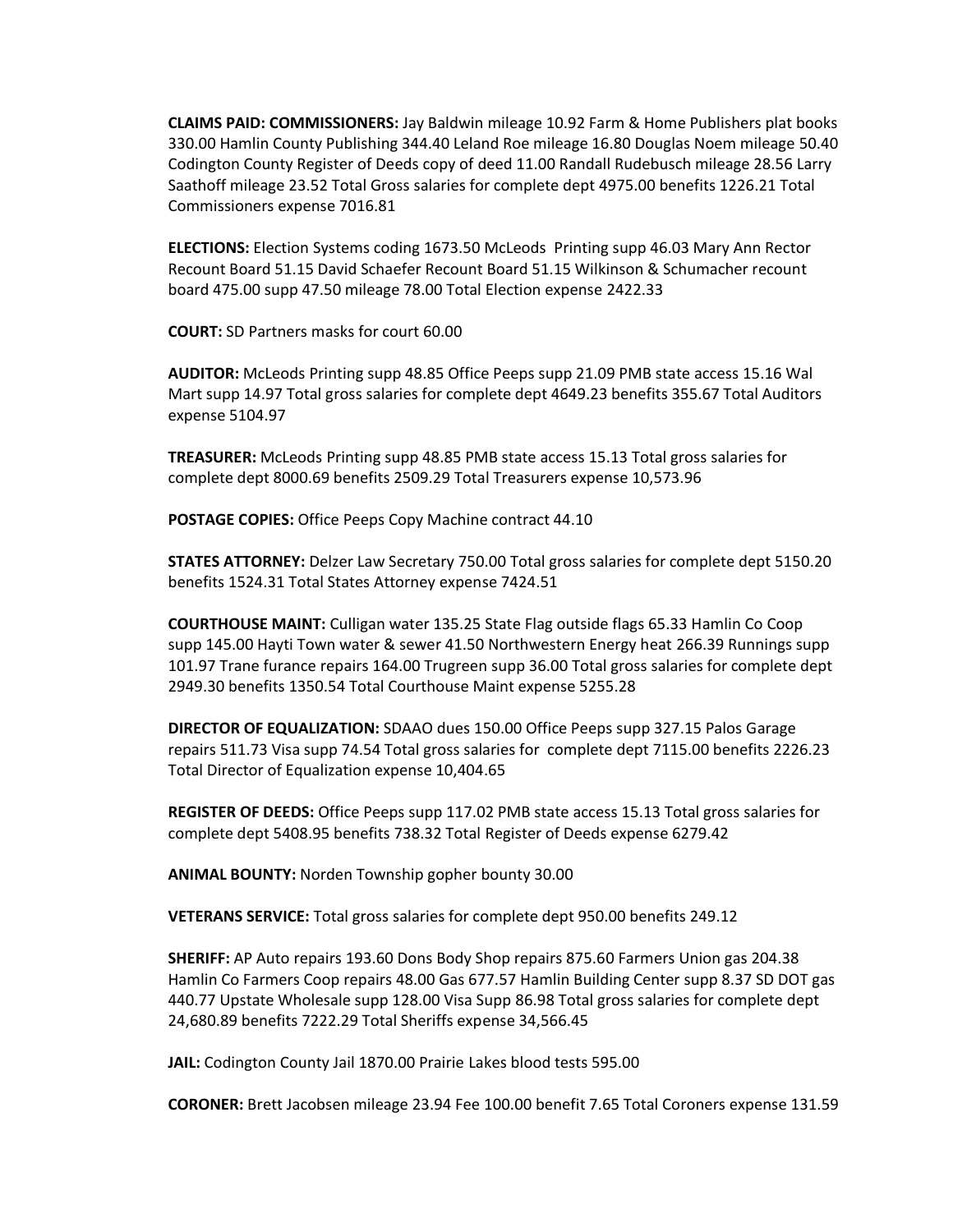**NURSE:** total gross salaries for complete dept 1132.50 benefits 788.66

**POOR:** Codington County prisoners medicine 11.18 Prairie Lakes care 495.00

**LIEAP:** Interlakes Community Action worker 332.17

**AMBULANCE:** Bound Tree Estelline Ambulance 66.15

**RECREATION:** Hauff Mid America Sports Bryant City Recreation 500.00

**EXTENSION:** Classroom Connection supp 10.00 National 4-H Supp 770.89 Total gross salaries for complete dept 3006.50 benefits 1032.53 Total Extension expense 4819.92

**WEED:** Avera Drug testing 60.55 Roger Greenfield mileage 14.28 Hamlin Co Farmers Coop gas 58.41 Hayti Town yearly payment water 278.00 Eric Smith mileage 5.04 Visa Equipment 229.89 Total gross salaries for complete dept 3306.00 benefits 1071.13 Total Weed expense 5023.30

**ZONING:** Robbie Fedt mileage 10.92 Hamlin County Publishing 177.28 Richard Wiarda mileage 7.56 Scott Popham mileage 6.72 Total Zoning expense 202.48

**ROAD:** 3D Specialties supp 325.23 AT & T cell phone 72.45 Avera drug testing 60.55 Basin Construction repairs 12,040.84 Supp 2541.70 Boyer Trucks parts 111.51 Brownlee Construction gravel crushing 71,656.60 Bryant City Util 50.12 Clausen & Sons rip rap 92,384.00 Duininck hot mix 282.00 Electric Motors supp 6.00 Estelline Community Oil fuel 925.96 Estelline City Util 14.87 Farmers Union Fuel 825.00 Hamlin Co Farmers Coop supp 143.38 Fuel 6313.72 Parts 50.00 Hayti Town water & sewer 35.50 Istate Truck parts 53.58 J&L Welding parts 60.43 Blue Tarp-Macks supp 47.51 Northwestern Energy Util 23.06 Ottertail Power Util 42.88 Runnings supp 7.56 SD DOT prof service 1590.18 bridge prof 244.79 SD State Treasurer excise tax 491.62 Sturdevants supp 229.07 parts 93.99 Titan Machinery parts 10,577.00 True North Steel culverts 3416.40 Visa phone 1.05 W.W. Tire repairs 89.95 parts 138.95 Wal Mart supp 60.20 Wheelco supp 5.00 parts 84.20 Total gross salaries for complete dept 41,353.18 benefits 13,210.47 Total Road expense 262,418.24

**911:** Hamlin Co Farmers Coop repairs 77.75 Supp 10.99 Watertown City 911 fees collected sent to them 4534.96

**AG BUILDING:** Hayti Town water & sewer 35.50 Northwestern Energy heat 80.39

**EMERGENCY & DISASTER:** AT&T cell phone 50.35 Hamlin Co Farmers Coop supp 3.75 gas 70.00 Blue Tarp-Macks supp 54.99 Office Peeps supp 26.24 Stryker Sales AED supplies 265.65 Wal Mart supp 59.00 Total gross salaries for complete dept 4053.70 benefits 1062.68 Total Emergency & Disaster expense 5646.36

**DOMESTIC ABUSE:** Womens Resource Center marriage license fees and divorce fees 1200.00

**WIC:** Total gross salaries for complete dept 1775.00 benefits 231.35

**24/7:** Total gross salaries for complete dept 425.06 benefits 62.57